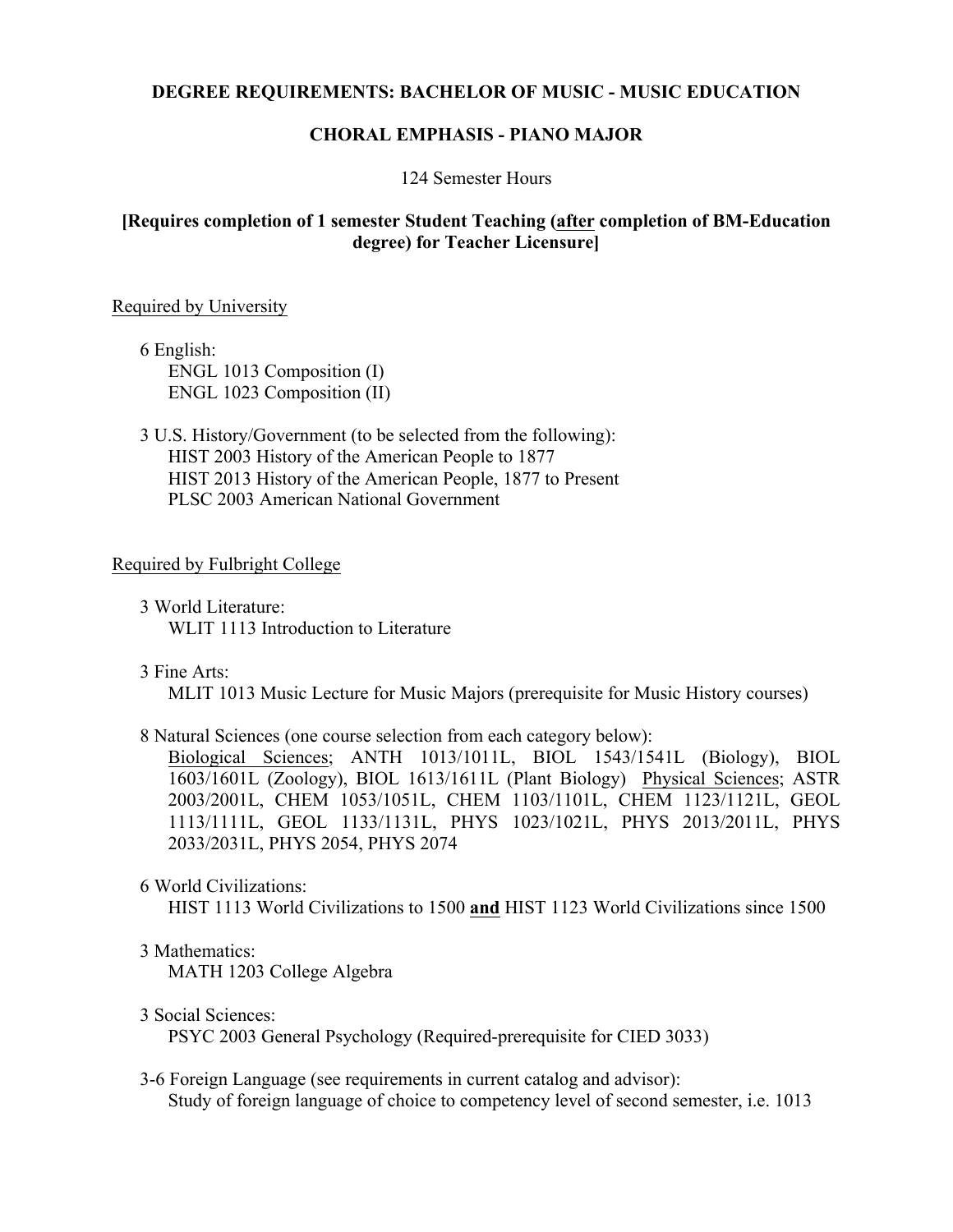#### Required by Music Department

Theory/Aural Perception: 15 Hours MUTH 1003 Basic Musicianship<sup>1</sup> MUTH 1603 Music Theory I MUTH 2603 Music Theory II MUTH 1621 Aural Perception I MUTH 1631 Aural Perception II MUTH 3613 Form and 20th Century Techniques MUTH 2621 Aural Perception III MUTH 2631 Aural Perception IV MUTH 4612 Orchestration Class Instruments: 3 Hours MUAC 1371 Teaching the Beginning Percussionist MUED 2552 Class Instruction in Orchestral String Instruments Music Technology: 2 Hours (sophomore standing required for enrollment) MUAC 2111 Music Technology I MUAC 2121 Music Technology II History/Literature: 6 Hours MUHS 3703 History of Music to 1800 MUHS 3713 History of Music from 1800 to Present Applied Music (Private): 19 Hours<sup>2</sup> MUAP 110V (4 hours), MUAP 210V (4 hours), MUAP 310V (4 hours), MUAP 410V (1 hour) taken in conjunction with MUAP 3201 Recital I (1 hour) MUAP 1001, 2001, 3001, 4001: Secondary Voice (5 hours) Vocal Diction: 3 Hours3 MUAC 1121, 1141, 1151 Italian, German, French Diction for Singers Pedagogy: 2 Hours MUPD 3801 Conducting MUPD 3861 Conducting Vocal Music Ensemble: 8 Hours - to be selected from MUEN 1411, 2411, 3411, 4411 Concert Choir or MUEN 1451, 2451, 3451, 4451 Schola Cantorum Music Education: 11 hours MUED 2012 Introduction to Music Education (prerequisite-sophomore standing) MUED 3021 Supervised Practicum in Teaching Musical Skills MUED 3833 Music Education in the Elementary School MUED 4112 Pedagogy in Music Education<sup>4</sup> MUED 4283 Teaching Vocal Music